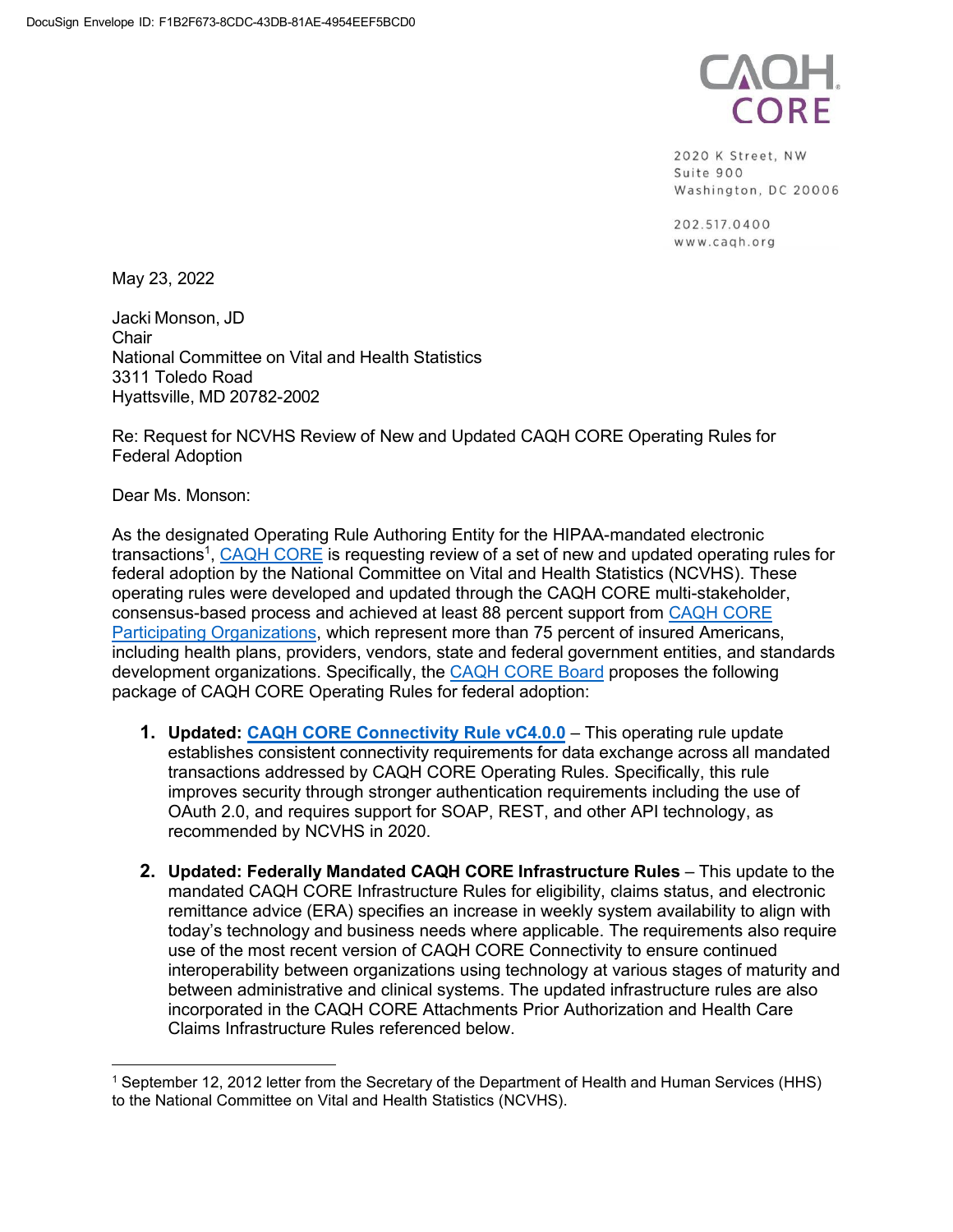- CAQH CORE [Eligibility & Benefits](https://www.caqh.org/sites/default/files/CAQH%20CORE%20Eligibility%20%20Benefit%20%28270_271%29%20Infrastructure%20Rule%20vEB.2.0.pdf) (270/271) Infrastructure Rule vEB.2.0
- CAQH CORE Claim Status (276/277) [Infrastructure](https://www.caqh.org/sites/default/files/CAQH%20CORE%20Claim%20Status%20%28276_277%29%20Infrastructure%20Rule%20vCS2.0.pdf) Rule vCS.2.0
- CAQH CORE [Payment & Remittance](https://www.caqh.org/sites/default/files/CAQH%20CORE%20Payment%20%20Remittance%20%28835%29%20Infrastructure%20Rule%20vPR2.0.pdf) (835) Infrastructure Rule vPR.2.0
- **3. Updated: CAQH CORE [Eligibility & Benefits](https://www.caqh.org/sites/default/files/CAQH%20CORE%20Eligibility%20Benefits%20%28270_271%29%20Data%20Content%20Rule%20vEB2.0.pdf) (270/271) Data Content Rule vEB.2.0** This operating rule update enhances the exchange of eligibility information between health plans and providers to support industry needs by requiring data related to telemedicine, prior authorization, remaining coverage benefits, tiered benefits, and procedure-level information.
- **4. New: CAQH CORE Attachments Operating Rules**  The attachments operating rule sets establish infrastructure and data content requirements for attachments sent to complete a prior authorization request or health care claims submission. The rules are standard agnostic, addressing attachments sent using the X12 275 transaction and additional documentation sent without using the X12 275 (e.g., FHIR Resources, HL7 C-CDA, etc.) to support the convergence of clinical and administrative data.
	- CAQH CORE Attachments Prior Authorization [Infrastructure](https://www.caqh.org/sites/default/files/CAQH%20CORE%20Attachments%20PA%20Infrastructure%20Rule%20vPA.1.0.pdf) Rule vPA.1.0
	- CAQH CORE Attachments Prior [Authorization](https://www.caqh.org/sites/default/files/CAQH%20CORE%20Attachments%20PA%20Data%20Content%20Rule%20vPA.1.0.pdf) Data Content Rule vPA.1.0
	- CAQH CORE Attachments Health Care Claims [Infrastructure](https://www.caqh.org/sites/default/files/CAQH%20CORE%20Attachments%20Claims%20Infrastructure%20Rule%20vHC.1.0.pdf) Rule vHC.1.0
	- CAQH CORE [Attachments](https://www.caqh.org/sites/default/files/CAQH%20CORE%20Attachments%20Claims%20Data%20Content%20Rule%20vHC.1.0.pdf) Health Care Claims Data Content Rule vHC.1.0
- **5. New: CAQH CORE Eligibility & Benefits (270/271) Single [Patient Attribution Data](https://www.caqh.org/sites/default/files/core/CAQH%20CORE%20Eligibility%20Benefits%20270_271%20Single%20Patient%20Attribution%20Data%20Rule%20vEB.1.0.pdf) [Content Rule vEB.1.0](https://www.caqh.org/sites/default/files/core/CAQH%20CORE%20Eligibility%20Benefits%20270_271%20Single%20Patient%20Attribution%20Data%20Rule%20vEB.1.0.pdf)** – This operating rule specifies uniform data and codes for the exchange of patient attribution status between a health plan and a provider to enable seamless notification of an attributed patient to a provider under a value-based care contract within the eligibility workflow.

The table in Appendix A includes the specific rule nomenclature, status, and hyperlinks to directly access each impacted operating rule version based on the above recommendations.

Appendix B of this letter includes a detailed review of each proposed operating rule. Each rule meets the federal definition of operating rules as the "necessary business rules and guidelines for the electronic exchange of information that are not defined by a standard or its implementation specifications."2

The CAQH CORE Board proposes this operating rule package for recommendation by NCVHS to the Secretary of the Department of Health and Human Services (HHS) for national adoption for three reasons:

- 1. Updates to existing federally mandated rules respond to immediate industry need to align requirements with current and emerging business, operational, security, and connectivity best practices, while promoting technological advances within the industry.
- 2. Consistent with the NCVHS recommendation in 2020, the updated connectivity operating rule supports uniform interoperability requirements across clinical and administrative transactions and builds on industry interest to establish predictable,

<sup>2</sup> PUBLIC LAW 111-248 – MAR. 23, 2010 [https://www.govinfo.gov/content/pkg/PLAW-](https://www.govinfo.gov/content/pkg/PLAW-111publ148/pdf/PLAW-111publ148.pdf)[111publ148/pdf/PLAW-111publ148.pdf](https://www.govinfo.gov/content/pkg/PLAW-111publ148/pdf/PLAW-111publ148.pdf)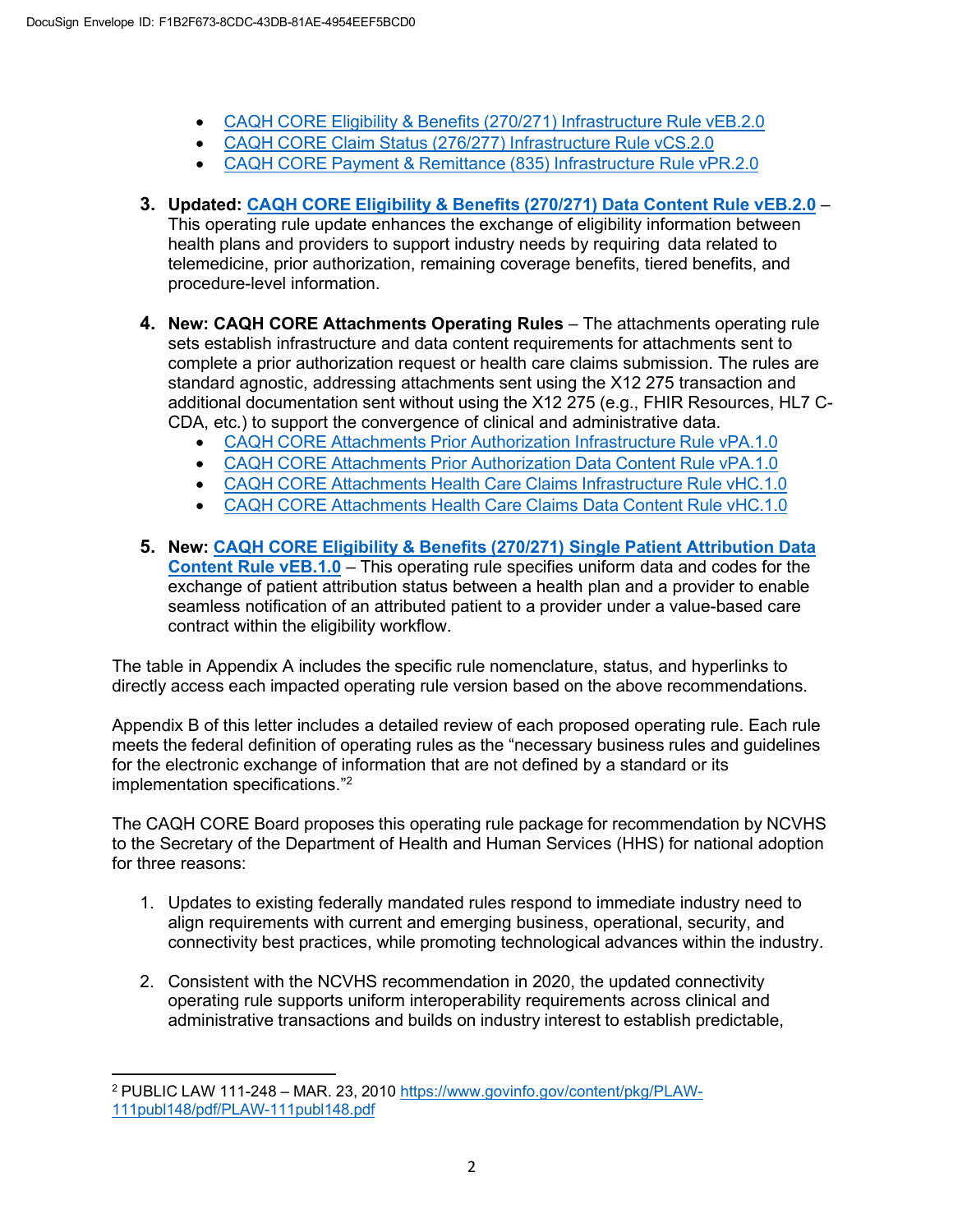consistent connectivity mechanisms that enable a standard agnostic approach to implementing operating rules as the industry continues to evolve.

3. These operating rules lay the foundation for an industry in transition, creating common expectations to enhance the exchange of attachments to drive electronic adoption, and taking the first steps to standardize operational challenges within value-based payment models.

#### **Updates to Federally Mandated Rules Respond to Industry Need and Align with Current and Emerging Business Practices**

### *CAQH CORE Connectivity Rule Facilitates Continued Interoperability and Promotes a Standard Agnostic Approach Moving Forward*

Following federal mandate by HHS in 2013, the Phase I and Phase II CAQH CORE Connectivity Rules led to a broad industry installed base among HIPAA-covered entities that exchange administrative transactions. The rules specified minimum requirements for connectivity and security, and established a safe harbor where application vendors, providers and health plans can be assured the connectivity method they use will be supported by any HIPAA-covered entity at the time of a request. Ultimately, the CAQH CORE Connectivity Rules became the national standard and safe harbor for healthcare entities to exchange data. As tracked vi[a CORE Certification,](https://www.caqh.org/core/core-certification) health plans representing over 70 percent of insured lives and nearly 100 clearinghouses and vendors have publicly certified via the CORE Certification process that they can exchange healthcare data using the mandated Phase I and II CAQH CORE Connectivity Rules. However, connectivity mechanisms and security sophistication have drastically evolved and advanced beyond what was originally mandated over 10 years ago. Therefore, mandating updated connectivity requirements to align with these advancements is critical to continued interoperability throughout the industry.

Following the August 2020 NCVHS Hearing to review and hear industry feedback on a set of proposed operating rules, NCVHS submitted [a recommendation letter](https://ncvhs.hhs.gov/wp-content/uploads/2020/11/NCVHS-recommendations-on-Operating-Rules-FINAL-11-24-2020-508.pdf) to the Secretary of HHS encouraging CAQH CORE to finalize the latest version of CORE Connectivity under development and bring forward newer security standards and support for emerging technologies including REST, APIs, and OAuth. CAQH CORE and its Participating Organizations incorporated these recommendations into the CAQH CORE Connectivity Rule vC4.0.0, which was unanimously approved in December 2020 by CAQH CORE Voting Participating Organizations. This single, uniform Connectivity Rule, like the federally mandated Phase II CAQH CORE Connectivity Rule, is a safe harbor connectivity method, and can be used with all mandated CAQH CORE Operating Rules supporting needed intersection between clinical and administrative systems. However, by continuing to mandate prior versions of CORE Connectivity, the industry is forced to maintain outdated connectivity and security methods that not only fail to represent current best practices, but also hinder technological growth and interoperability across the industry.

### *Updates to Federally Mandated Infrastructure Rules*

Each CAQH CORE Operating Rule Set includes an infrastructure rule with requirements that establish a uniform approach to exchanging administrative transactions including system availability, acknowledgements, response time, connectivity, and use of a common companion guide templates. Many of the requirements were initially written more than 10 years ago during the early phases of CAQH CORE operating rule development, and as with the connectivity and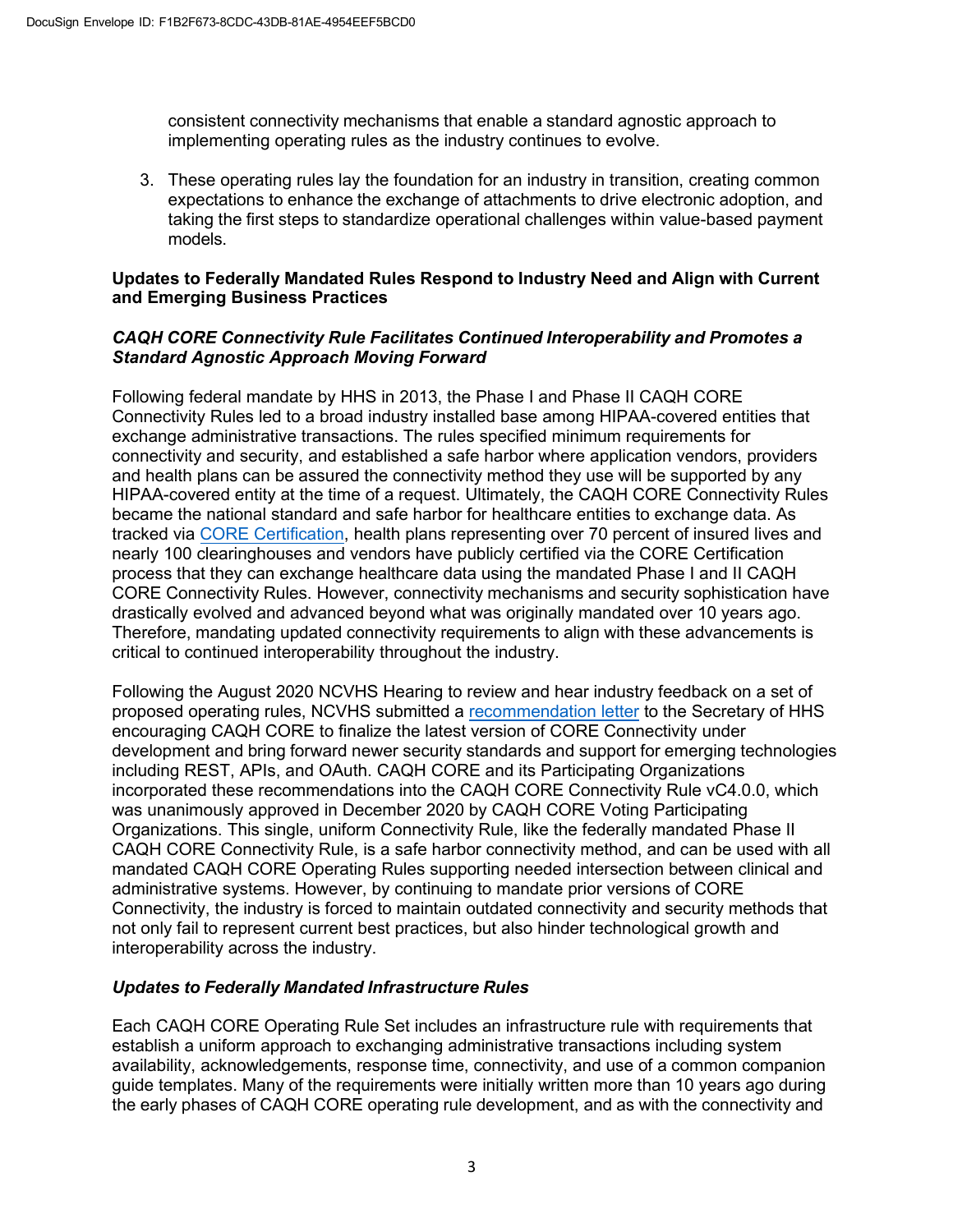security requirements, technology and business needs have significantly evolved since original publication. As such, CAQH CORE proposes the updated CAQH CORE Infrastructure Rules replace the currently federally mandated CAQH CORE Infrastructure Rules for the eligibility and benefits, claim status, and ERA transactions, as well as newly proposed operating rules for prior authorization and health care claims attachments.

The updates to the CAQH CORE Infrastructure Rules reflect the shift in technological landscape since their original mandate while promoting flexibility to make updates in the future. Specifically, the updates include increased system availability to align with modern technology capabilities, requirements to use the CAQH CORE Connectivity Rule vC4.0.0, and a version agnostic CAQH CORE Master Companion Guide to support non-5010 transactions such as those addressed in the CAQH CORE Attachment Operating Rules. The increase in weekly system availability from 86 percent to 90 percent per calendar week reduces system downtime by 364 hours per year and reflects the inherent nature of healthcare as a 24/7 business coupled with the increased maturity in technology over the years to meet the need to exchange data outside regular business hours. Similarly, recognizing today's systems are more integrated than ever, the update includes requirements to use the CAQH CORE Connectivity Rule vC4.0.0. While CORE Connectivity has been successful in promoting interoperability for the exchange of administrative data, the industry continues to require alignment on a common set of protocols as it matures to ensure organizations are implementing the appropriate security measures and can continue to successfully interoperate despite the standard used. Finally, the update to a modifiable CAQH CORE Companion Guide template that supports non-5010 transactions rather than one that is constrained to apply only to the 5010 transaction version facilitates the critical flexibility to transition to new versions of standards, many of which are under development, as the industry continues to look toward the future.

## *Updates to Federally Mandated Eligibility & Benefits Data Content Rule*

Using historical information submitted to the CAQH Index and information gathered from CORE Certification, CAQH estimates the industry has saved over \$55 billion in cumulative savings associated with incremental improvements in standards and operating rule automation since CAQH CORE Operating Rules were federally mandated in 2013. However, to continue to build on these savings, it is critical to recognize and address industry advancements by regularly assessing and enhancing existing requirements. The updated CAQH CORE Eligibility & Benefits Data Content Rule contains significant enhancements to meet evolving business needs since its initial publication.

Although the HIPAA-mandated electronic eligibility & benefits (X12 270/271) transaction experiences high adoption throughout the industry at 89 percent according to the 2021 [CAQH](https://www.caqh.org/sites/default/files/explorations/index/2021-caqh-index.pdf) [Index,](https://www.caqh.org/sites/default/files/explorations/index/2021-caqh-index.pdf) it is also the transaction with the highest cost savings opportunity across the industry at \$9.8 billion. Such significant savings opportunities for a transaction that enjoys high electronic adoption implies gaps have emerged since the version of the standard and the operating rule requirements were initially developed and implemented. The updates to the data content rule address many of these disparities, including variations in new codes and plan requirements associated with telemedicine, remaining coverage charges, tiered benefits, and prior authorization/certification. Requiring these details will help health plans and providers more readily identify which services or benefits are covered, helping reduce the time and effort spent verifying information moving forward.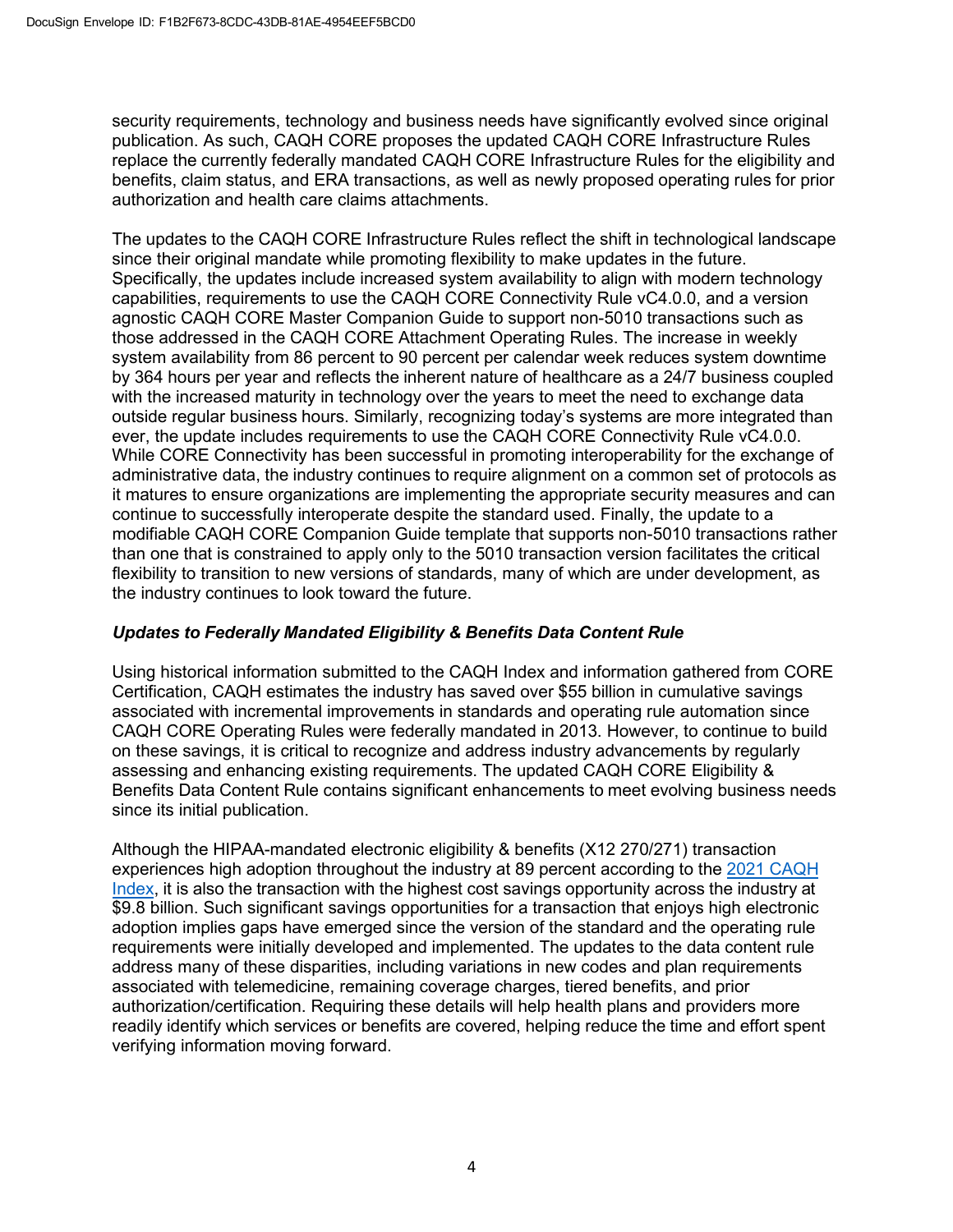## **Laying the Foundation for an Industry in Transition**

### *New Attachments Rules Provide Immediate Value as Industry Anticipates Mandated Standards*

Attachments are the bridge between clinical and administrative data; however, the attachments workflow remains primarily manual. The [2021 CAQH Index](https://www.caqh.org/sites/default/files/explorations/index/2021-caqh-index.pdf) found that only 21 percent of attachments are sent electronically using defined standards, the lowest of all measured transactions. Often, the primary pain point cited among industry stakeholders is the lack of mandated attachments standards. The CAQH CORE Attachments Rules provide immediate value as the industry anticipates the release of mandated attachments standards, establishing a common set of standard agnostic specifications to support the exchange of attachments sent with the X12 275 transaction and without using the X12 275 transaction (e.g., HL7 FHIR Resources, HL7 C-CDA, etc.). By supporting both X12 and non-X12 exchange of attachments, the new attachments rules will support exchange across administrative and clinical systems and integrate seamlessly with the anticipated standards.

Operating rules that overlay newly named standards will allow the industry to continue using systems already in place, while enabling a more successful interaction with, and glidepath for, organizations transitioning to emerging standards. Regardless of the standards announced, the industry needs consistent expectations for the data content, infrastructure, and connectivity used to prevent entities from implementing the same standards in different ways as occurred with past mandates. Understanding there may be the need for adjustments to the rules, the CAQH CORE Attachments Operating Rules include built in flexibility to update requirements as the industry evolves, providing the structure for interoperability both now and in the future.

### *Applying Lessons Learned to Value-Based Payments*

Historically, CAQH CORE Operating Rules have addressed operational challenges in the feefor-service space. However, as value-based payment models continue to transform a sizable portion of the U.S. healthcare economy, it is critical to draw from the lessons learned in the feefor-service model and establish clearly defined and accurate expectations that ensure consistent exchange of electronic information. Yet, a recent CAQH survey reported that 40 percent of providers did not know or were unable to determine if a patient was attributed to them.3 If not addressed, the variations in data exchange for patient attribution leaves the current environment ripe for repeating the scenario that emerged in the fee-for-service environment more than two decades ago. Much like the operational challenges being encountered today in value-based payments, initial adoption of electronic transactions for fee-for-service payment models was slow, complicated and more costly due to a lack of common rules for uniform use.

Applying lessons drawn from the fee-for-service model the CAQH CORE Single Patient Attribution Data Content Rule establishes a standardized method for the exchange of attribution information, reducing provider time spent determining patient assignments under the valuebased payment model. Additionally, building upon the federally mandated CAQH CORE Eligibility & Benefits Operating Rules the rule utilizes the existing base of adoption for the electronic eligibility (270/271) transaction to promote the use of a fully electronic standardized mode of exchange.

<sup>3</sup> [Communicating](https://www.caqh.org/sites/default/files/provider-attribution-issue-brief.pdf) Attribution: Accessibility of Information to Support Value-based Payment Initiatives. CAQH Explorations, November 2021.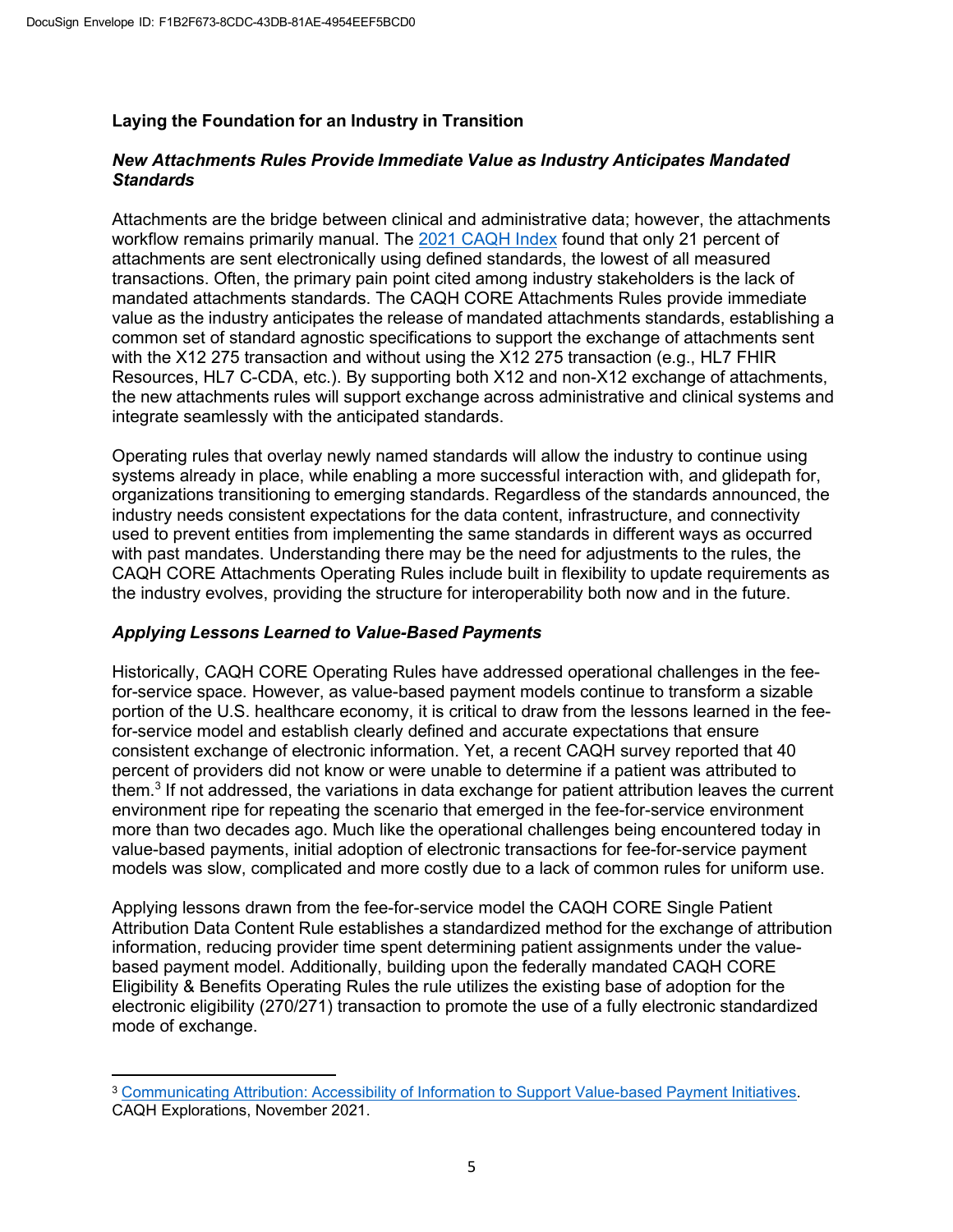Operating Rules are a critical tool for promoting interoperability throughout the industry with an estimated cumulative savings of \$18 billion associated with incremental improvements in automation since CAQH CORE Operating Rules were first federally mandated. However, the industry has reached a critical transition point, requiring updates to existing operating rule requirements to support evolving industry business needs and best practices. In addition, new operating rules are needed to lay the groundwork for the interaction with and transition to emerging standards and models of payment. Federal adoption of the new and updated proposed rules would not only facilitate automation of standards released for attachments and transactions used for value-based payment models but would also result in cost savings for existing federally mandated operating rules.

We look forward to presenting the new and updated CAQH CORE Operating Rules at an upcoming NCVHS hearing. Thank you for your consideration of these operating rules for federal adoption. Should you have questions for CAQH CORE, please contact me at [atodd@caqh.org](mailto:atodd@caqh.org) or at 202-664-5674.

Sincerely,

April Todd Senior Vice President, CAQH CORE & **Explorations** 

 $3c1$ 

Tim Kaja, MBA CAQH CORE Board Chair Senior Vice President, Optum Care

DocuSigned by: linda Reed CEE29B29CC7148C.

Linda Reed, RN, MBA, CHCIO, FCHIME CAQH CORE Board Vice Chair Senior Vice President and Chief Information Officer<br>
DocuSigned by:

Paul Brient EDDA46CDABA24C2...

Paul Brient, MBA Senior Vice President and Chief Product Officer, athenahealth

Emba Landenhiro EDAAD5915B5C4D3.

Anika Gardenhire, RN, CHCIO Chief Digital Officer, Centene

DocuSianed by: Maily g. Heins M -00D88D7CBE69428...

Marilyn J. Heine, MD, FACEP, FACP, FCPP Clinical Assistant Professor of Medicine, Drexel University College of Medicine

-DocuSigned by:

terrin Mulcaly  $-0A09F78530DF4F7$ 

Kevin Mulcahy, FACMPE Senior Director Provider and Payer Service, Massachusetts General Physician Organization

And Resent to

Stephen Rosenthal Senior Vice President Population Health Management and President of CMO, Montefiore Medical Center

-DocuSigned by: *(luris Seib* 

-8D075BCFE0074DB...

Chris Seib Chief Technology Officer and Co-Founder, InstaMed -DocuSigned by:

Michael S. Sherman

-B25AE16D42DE473... Michael S. Sherman, MD, MBA, MS Chief Medical Officer, Point32Health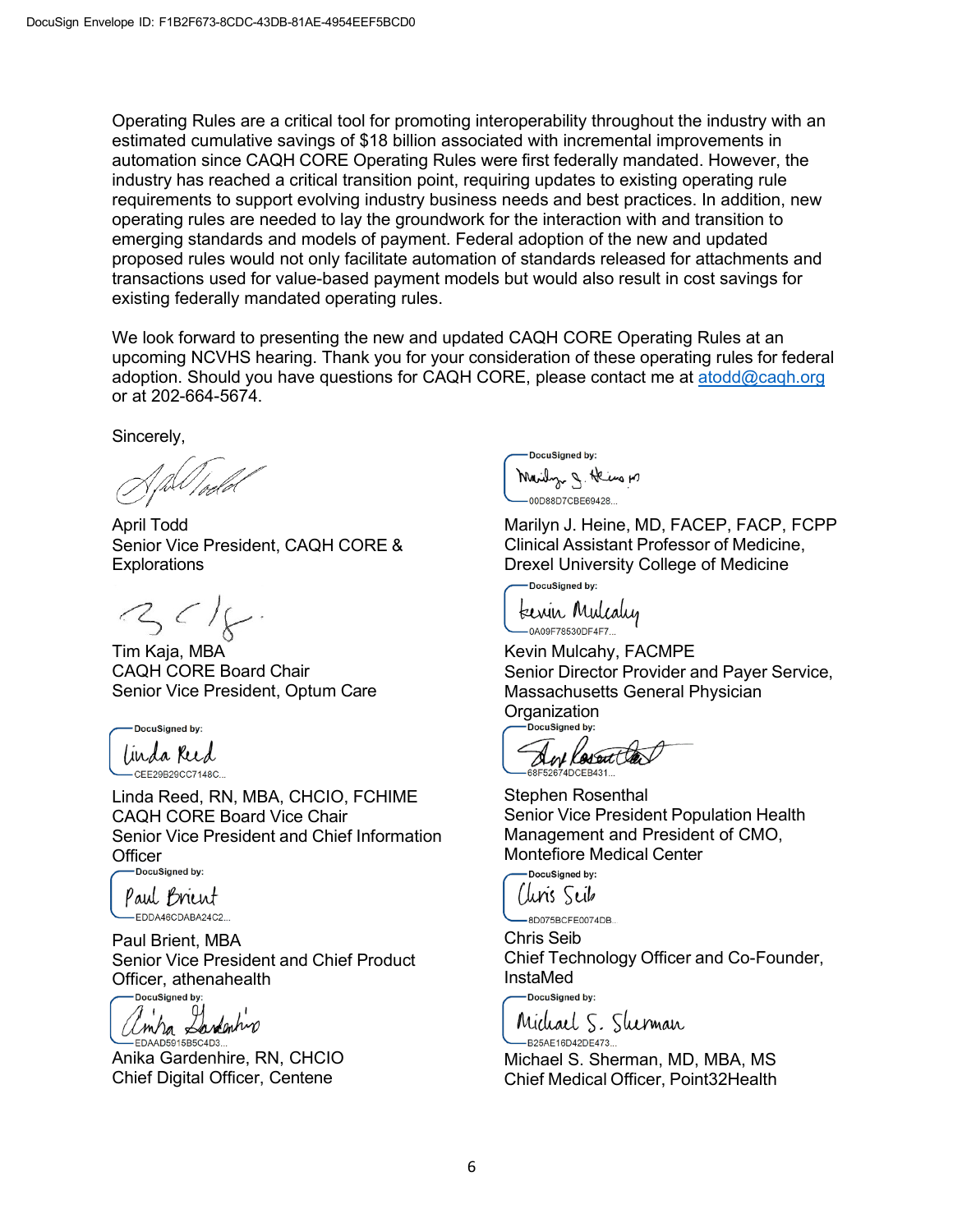

Achudhan Sivakumar Software Development Product Lead, Epic<br> **Condenstrate by:** 

Troy Smith

-E1C65D3629F14DE... Troy Smith Vice President Cost of Care and Value Programs, Blue Cross and Blue Shield of North Carolina

CC:

Denise E. Love, Co-chair, NCVHS Subcommittee on Standards Richard W. Landen, Co-chair, NCVHS Subcommittee on Standards and Review Committee Christine Gerhardt, Director, CMS National Standards Group Daniel Kalwa, Deputy Director, CMS National Standards Group Robin Thomashauer, President, CAQH

DocuSianed by: Scott Waller .<br>-E439E586196A432...

Scott Waller Vice President IT Application Delivery Division, Aetna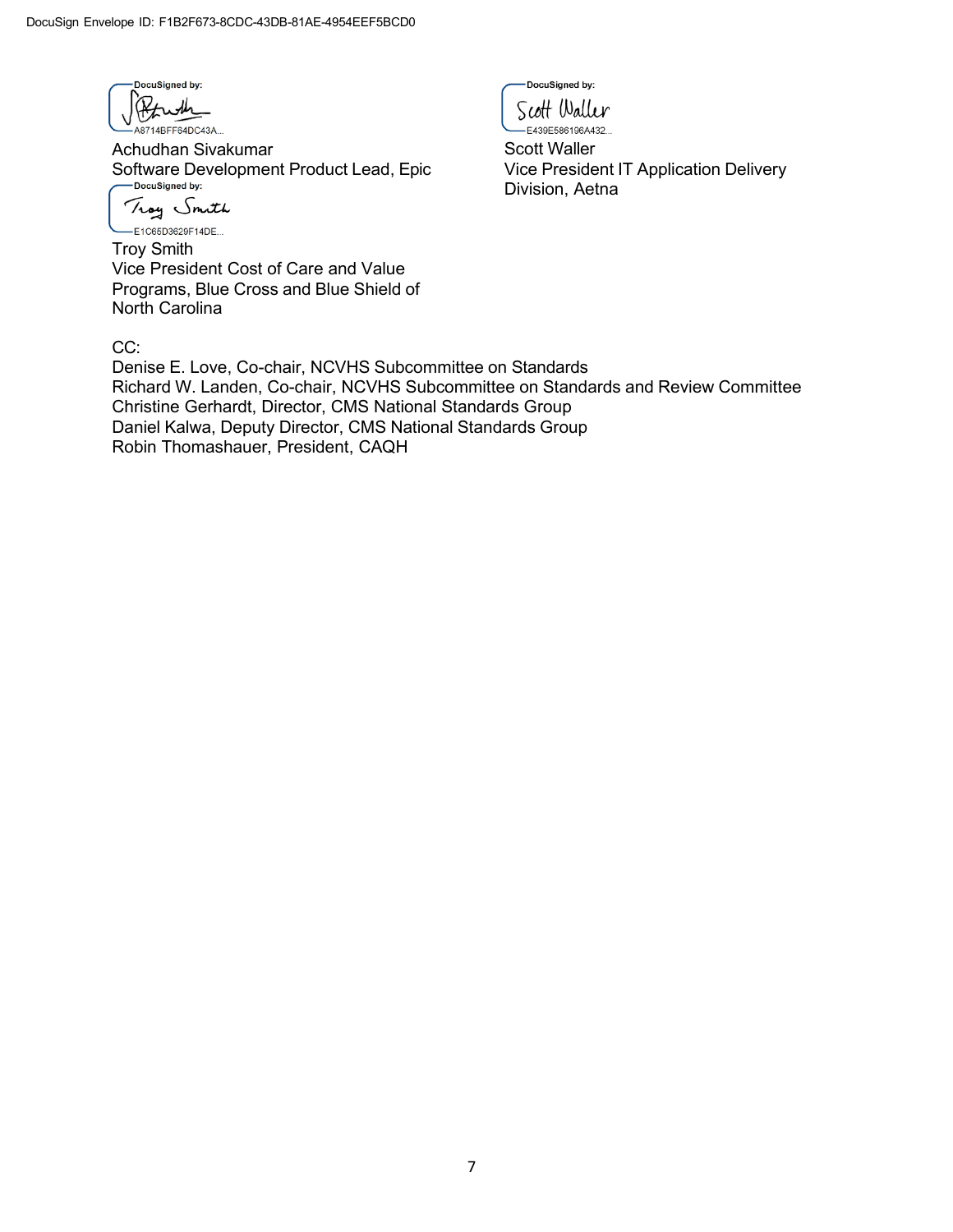## **Appendix A: Mandated Operating Rules and Transaction Naming Conventions**

Appendix A includes details pertaining to the specific rule nomenclature, status, and hyperlinks to directly access each impacted operating rule version based on the above recommendations.

| #              | <b>Rule</b><br><b>Status</b> | <b>Current Mandated Version</b>                                                                                                                                                                                                                                                                                                                                                                                  | <b>Current Operating Rule</b><br>Name <sup>4</sup>                                                                                           | <b>Proposed Version</b>                                                                                                         |
|----------------|------------------------------|------------------------------------------------------------------------------------------------------------------------------------------------------------------------------------------------------------------------------------------------------------------------------------------------------------------------------------------------------------------------------------------------------------------|----------------------------------------------------------------------------------------------------------------------------------------------|---------------------------------------------------------------------------------------------------------------------------------|
| 1              | <b>Update</b>                | Phase I CORE 153: Eligibility<br>$\bullet$<br>and Benefits Connectivity Rule<br>V1.1.0<br>Phase II CAQH CORE 270:<br><b>Connectivity Rule v2.2.0</b>                                                                                                                                                                                                                                                             | <b>CAQH CORE</b><br>$\bullet$<br><b>Connectivity Rule</b><br>vC1.1.0<br><b>CAQH CORE</b><br>$\bullet$<br><b>Connectivity Rule</b><br>VC2.2.0 | <b>CAQH CORE</b><br>$\bullet$<br><b>Connectivity Rule</b><br>vC4.0.05                                                           |
| $\overline{2}$ | <b>Update</b>                | Phase I CORE 152: Eligibility<br>$\bullet$<br>and Benefit Real Time<br><b>Companion Guide Rule v1.1.0</b><br>Phase I CORE 155: Eligibility<br>$\bullet$<br>and Benefits Batch Response<br>Time Rule v1.1.0<br>Phase   CORE 156: Eligibility<br>$\bullet$<br>and Benefits Real Time<br>Response Time Rule v1.1.0<br>Phase I CORE 157: Eligibility<br>$\bullet$<br>and Benefits System Availability<br>Rule v1.1.0 | <b>CAQH CORE</b><br>$\bullet$<br><b>Eligibility &amp; Benefits</b><br>(270/271)<br><b>Infrastructure Rule</b><br>EB.1.0 <sup>6</sup>         | <b>CAQH CORE</b><br>$\bullet$<br><b>Eligibility &amp; Benefits</b><br>(270/271)<br><b>Infrastructure Rule</b><br><b>vEB.2.0</b> |
|                |                              | Phase II CAQH CORE 250:<br>$\bullet$<br>Claim Status Rule v2.1.0                                                                                                                                                                                                                                                                                                                                                 | <b>CAQH CORE Claim</b><br>$\bullet$<br><b>Status (276/277)</b><br>Infrastructure Rule<br><b>vCS.1.0</b>                                      | <b>CAQH CORE Claim</b><br>$\bullet$<br><b>Status (276/277)</b><br><b>Infrastructure Rule</b><br><b>vCS.2.0</b>                  |
|                |                              | Phase III CORE 350 Health<br><b>Care Claim Payment/Advice</b><br>(835) Infrastructure Rule v3.0.0                                                                                                                                                                                                                                                                                                                | <b>CAQH CORE</b><br>$\bullet$<br>Payment &<br>Remittance (835)<br><b>Infrastructure Rule</b><br><b>vPR.1.0</b>                               | <b>CAQH CORE</b><br>$\bullet$<br>Payment &<br>Remittance (835)<br><b>Infrastructure Rule</b><br><b>vPR.2.0</b>                  |
| 3              | <b>Update</b>                | Phase I CORE 154: Eligibility<br>$\bullet$<br>and Benefits 270/271 Data<br>Content Rule v1.1.0                                                                                                                                                                                                                                                                                                                   | <b>CAQH CORE</b><br>$\bullet$<br><b>Eligibility &amp; Benefits</b><br>(270/271) Data<br><b>Content Rule vEB.1.0</b>                          | <b>CAQH CORE</b><br>$\bullet$<br><b>Eligibility &amp; Benefits</b><br>(270/271) Data<br><b>Content Rule vEB2.0</b>              |

<sup>4</sup> In June 2020, CAQH CORE sent a [letter](https://www.caqh.org/sites/default/files/core/CAQH_CORE_NCVHS_Update_Letter_6.26.20.pdf?token=1IIibqAN) updating NCVHS on the re-structuring of the CAQH CORE Operating Rules from phases to transactions with details on the impact of the transition on each rule set. <sup>5</sup> The proposed CAQH CORE Connectivity Rule vC4 establishes a single, uniform rule with consistent connectivity requirements for data exchange across all transactions addressed by CAQH CORE Operating Rules, including the new CAQH CORE Attachments Operating Rules.

<sup>&</sup>lt;sup>6</sup> The requirements in the four mandated Phase I Eligibility & Benefits Infrastructure Rules were combined into a single infrastructure rule in 2020 for clarity and consistency.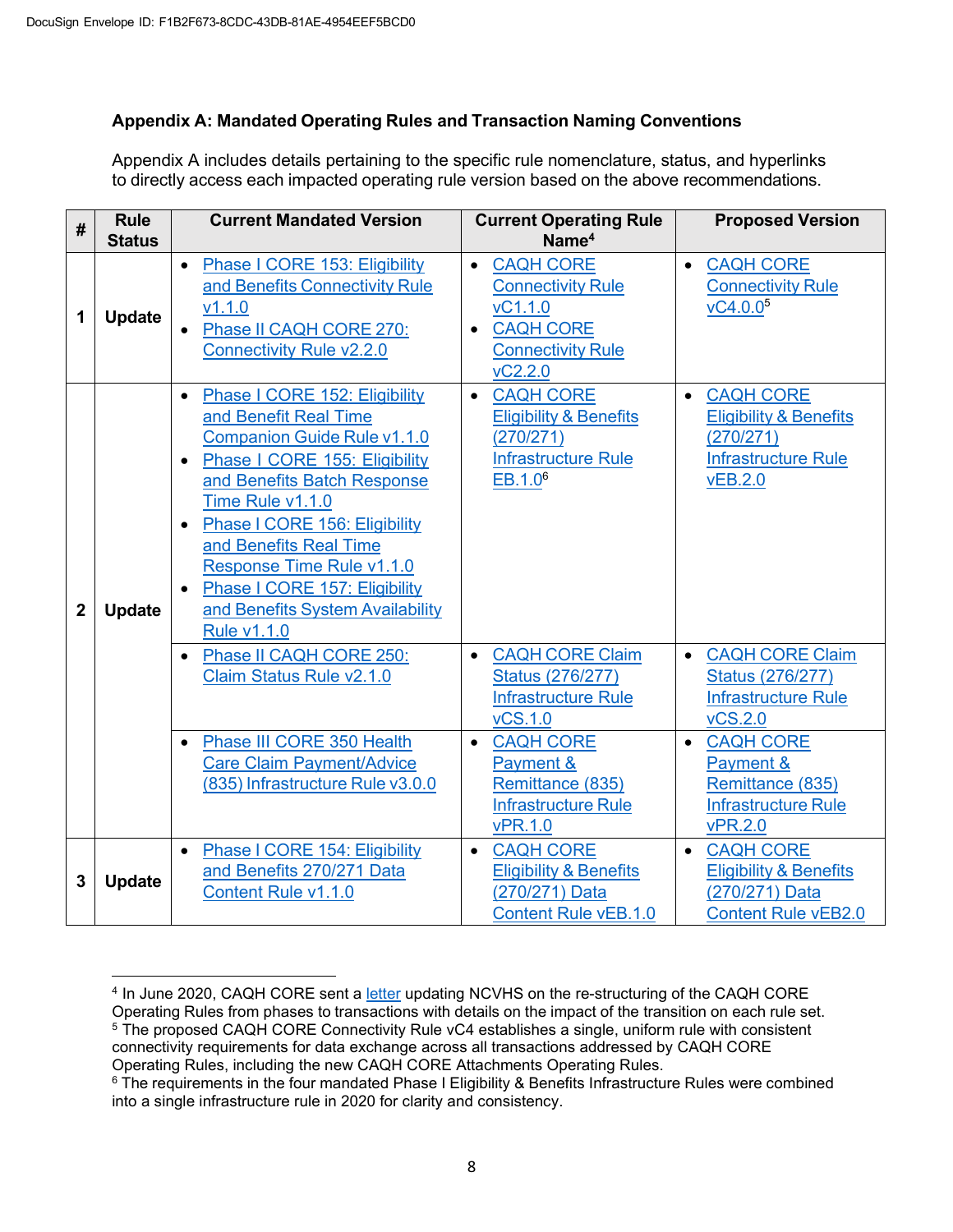| #                       | <b>Rule</b><br><b>Status</b> | <b>Current Mandated Version</b>                                                                                                                                                                                                                                                                                                                                                                        | <b>Current Operating Rule</b><br>Name <sup>4</sup> | <b>Proposed Version</b>                                                                                                                                                                                    |
|-------------------------|------------------------------|--------------------------------------------------------------------------------------------------------------------------------------------------------------------------------------------------------------------------------------------------------------------------------------------------------------------------------------------------------------------------------------------------------|----------------------------------------------------|------------------------------------------------------------------------------------------------------------------------------------------------------------------------------------------------------------|
|                         |                              | Phase II CAQH CORE 260:<br>$\bullet$<br><b>Eligibility &amp; Benefits Data</b><br>Content (270/271) Rule v2.1.0<br>Phase II CAQH CORE 258:<br>$\bullet$<br><b>Eligibility and Benefits 270/271</b><br><b>Normalizing Patient Last Name</b><br><b>Rule v2.1.0</b><br>Phase II CAQH CORE 259:<br>$\bullet$<br><b>Eligibility and Benefits 270/271</b><br><b>AAA Error Code Reporting Rules</b><br>V2.1.0 |                                                    |                                                                                                                                                                                                            |
| $\overline{\mathbf{4}}$ | <b>New</b>                   | N/A                                                                                                                                                                                                                                                                                                                                                                                                    | N/A                                                | <b>CAQH CORE</b><br>$\bullet$<br><b>Attachments Prior</b><br>Authorization<br><b>Operating Rules</b><br><b>CAQH CORE</b><br>٠<br><b>Attachments Health</b><br><b>Care Claims</b><br><b>Operating Rules</b> |
| 5                       | <b>New</b>                   | N/A                                                                                                                                                                                                                                                                                                                                                                                                    | N/A                                                | <b>CAQH CORE</b><br>$\bullet$<br><b>Eligibility &amp; Benefits</b><br>(270/271) Single<br><b>Patient Attribution</b><br>Data Content Rule<br><b>vEB.1.0</b>                                                |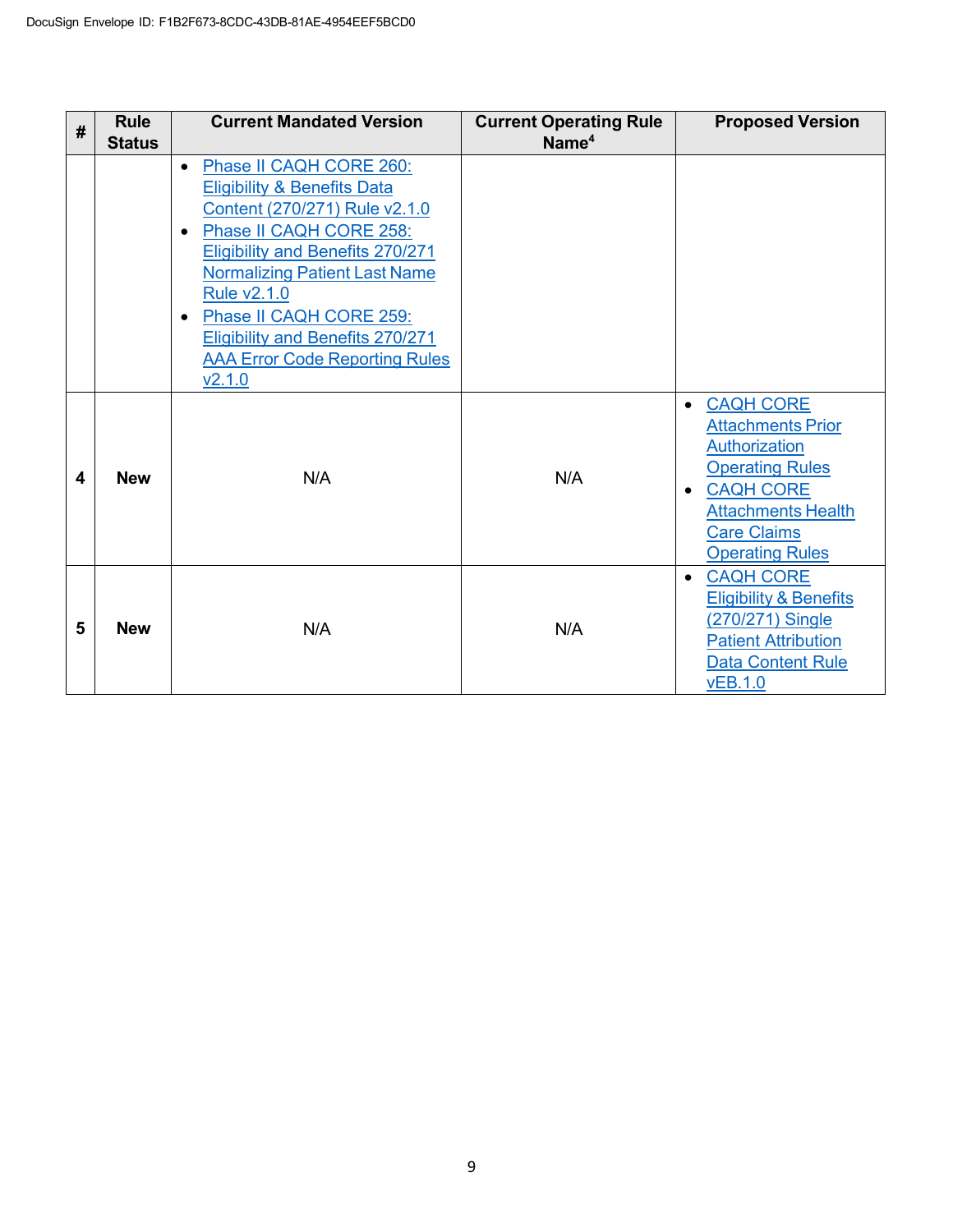# **Appendix B: Overview of New and Updated CAQH CORE Operating Rules**

Appendix B includes a detailed review of each proposed operating rule, including specific operating rule requirements and impacts of the requirements.

## **1. CAQH CORE Connectivity Rule vC4.0.0**

The CAQH CORE Connectivity Rule vC4.0.0 was updated in December 2020 to enhance interoperability within the industry and establish a method to ensure successful exchange between administrative and clinical data systems, setting the course for long-term industry interoperability. Specifically, the updates to the rule:

- Add support for the exchange of Attachments transactions.
- Specify TLS 1.2 or higher for security and add OAuth 2.0 as an authorization standard to modernize the security requirements.
- Provide support for REST for X12 and non-X12 exchanges using JSON to exchange REST messages.
- Establish support for specific HTTP Methods, HTTP Error/Status Codes, and specifications for REST error handling.
- Set API Endpoint Naming Conventions.

The impact of mandating these requirements for all HIPAA-covered entities includes:

- Creating a standard agnostic approach to exchanging healthcare information in a uniform manner using SOAP, REST and other API technologies.
- Facilitating the use of existing standards like X12 in harmony with new exchange methods like HL7 FHIR, providing a flexible framework for the industry to move forward.
- Enhancing security requirements to align with industry best practices.

Rule Text: CAQH CORE [Connectivity](https://www.caqh.org/sites/default/files/core/CAQH%20CORE%20Connectivity%20Rule%20vC4.0.0_0.pdf) Rule vC4.0.0

### **2. Updates to Federally Mandated CAQH CORE Infrastructure Rules**

The updates to CAQH CORE Eligibility & Benefits Infrastructure Rule vEB.2.0, CAQH CORE Claims Status (276/277) Infrastructure Rule vCS.2.0, and CAQH CORE Payment & Remittance (835) Infrastructure Rule vPR.2.0 were approved in February 2022 to enhance requirements to align with evolving technology and business needs. Specifically, the updates to the mandated infrastructure rules:

- Require use of the most recent version of CAQH CORE Connectivity vC4.0.0.
- Increase the minimum amount of time that systems must be available to receive and send data from 86 percent per calendar week to 90 percent per calendar week, when applicable.
- Provide for an optional 24 additional hours of system downtime per quarter to accommodate large system migrations, mitigation and more integrated system needs, when applicable.
- Include use of an updated, version agnostic CAQH CORE Master Companion Guide to support non-5010 transactions such as those addressed in the CAQH CORE Attachment Operating Rules.

The impact of mandating these requirements for all HIPAA-covered entities includes:

• Aligning with today's technology and business needs given the 24/7 nature of healthcare and stakeholder needs to exchange data outside of regular business hours.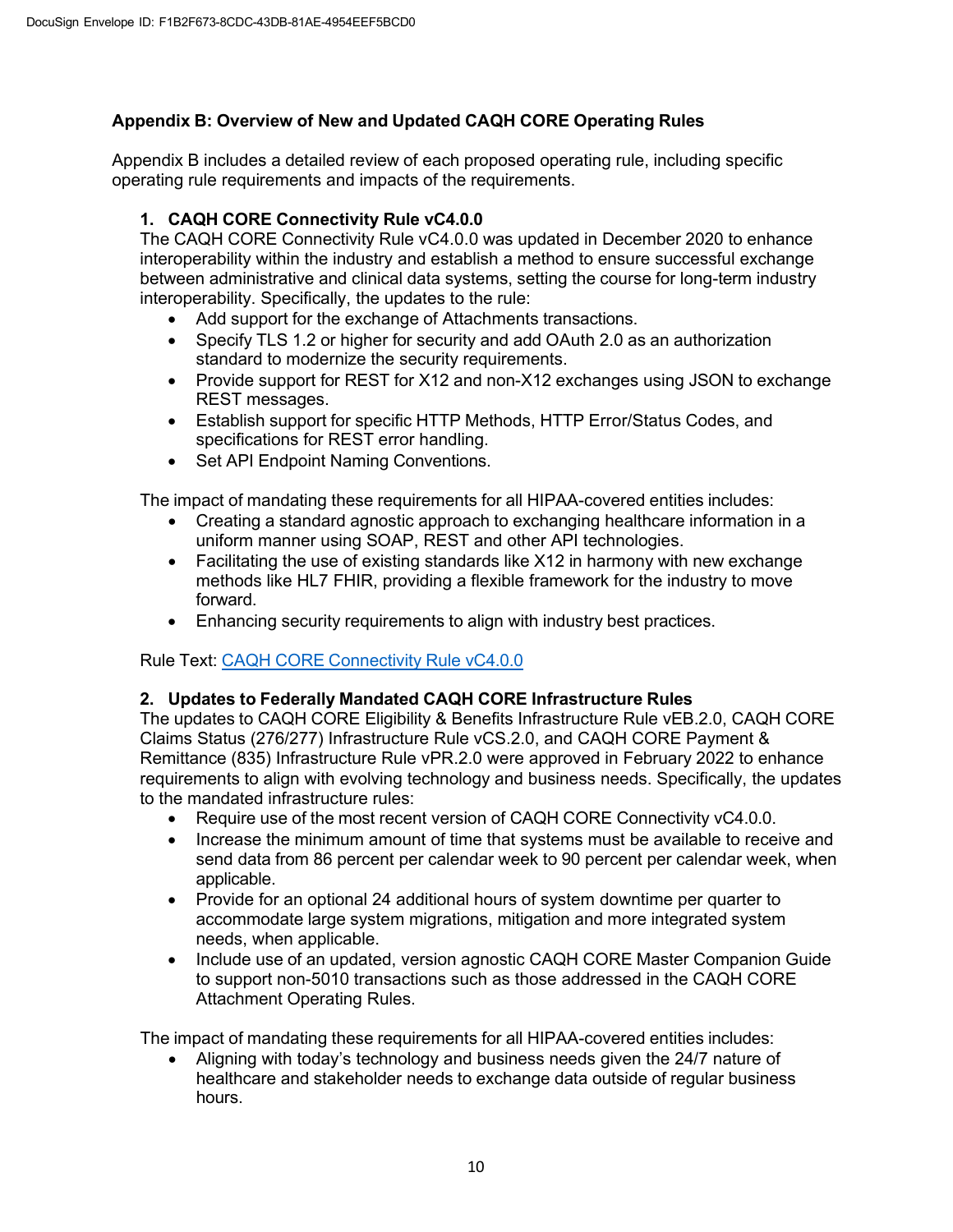- Supporting overall greater system availability while allowing for longer, less frequent periods of downtime in recognition that today's systems are more complicated and integrated than in the past.
- Improving access to needed data so providers may better serve the patient at the time of service – improving the revenue cycle, immediacy of care and patient experience.

Rule Text:

- CAQH CORE [Eligibility & Benefits](https://www.caqh.org/sites/default/files/CAQH%20CORE%20Eligibility%20%20Benefit%20%28270_271%29%20Infrastructure%20Rule%20vEB.2.0.pdf) Infrastructure Rule vEB.2.0
- CAQH CORE Claims Status (276/277) [Infrastructure](https://www.caqh.org/sites/default/files/CAQH%20CORE%20Claim%20Status%20%28276_277%29%20Infrastructure%20Rule%20vCS2.0.pdf) Rule vCS.2.0
- CAQH CORE [Payment & Remittance](https://www.caqh.org/sites/default/files/CAQH%20CORE%20Payment%20%20Remittance%20%28835%29%20Infrastructure%20Rule%20vPR2.0.pdf) (835) Infrastructure Rule vPR.2.0

## **3. CAQH CORE Eligibility & Benefits (270/271) Data Content Rule vEB.2.0**

The CAQH CORE Eligibility & Benefits Data Content Rule vEB.2.0 was approved in February 2022 to enhance the exchange of eligibility and benefit information between health plans and providers through requirements that currently include providing financial information, especially co-insurance, copayment, deductible, remaining deductible amounts, and coverage information for a set of service type and procedure codes. Specifically, the updates to the rule:

- Require use of specific codes to indicate what service or benefit is available for telemedicine.
- Enhance requirements to respond to eligibility and benefit requests at the procedure level of Physical Therapy, Occupational Therapy, Surgery, and Imaging.
- Add 71 new Discretionary STC codes and 55 new Mandatory STC codes for a total of 178 CORE-required STC codes.
- Specify communication of the number of remaining visits/services left on a benefit.
- Provide more granular level data for members of tiered benefit plans.
- Require communication as to whether a prior authorization is required for a CORErequired service or procedure.

The impact of mandating these requirements for all HIPAA-covered entities includes:

- Enhancing the exchange of eligibility information between health plans and providers to support evolving industry needs and address gaps in cost savings that have emerged since the original publication of the requirements.
- Adding more granular information related to telemedicine, prior authorization, remaining coverage benefits, procedure-level information, and tiered benefits.
- Improving pricing and billing practices by providing access to information prior to or at the time of service in real time.

Rule Text: CAQH CORE [Eligibility & Benefits](https://www.caqh.org/sites/default/files/CAQH%20CORE%20Eligibility%20Benefits%20%28270_271%29%20Data%20Content%20Rule%20vEB2.0.pdf) (270/271) Data Content Rule vEB.2.0

### **4. CAQH CORE Attachments Infrastructure Rules (Prior Authorization & Health Care Claims)**

The CAQH CORE Attachments Infrastructure Rules for prior authorization and health care claims were approved in February 2022 and apply to the conduct of attachments sent via the X12 v6020X316 275 and additional documentation sent without using the X12 275 transaction. Specifically, the rule requirements:

• Set a minimum amount of time that systems must be available to receive and send data (90 percent per calendar week) and the ability to track and report system downtimes.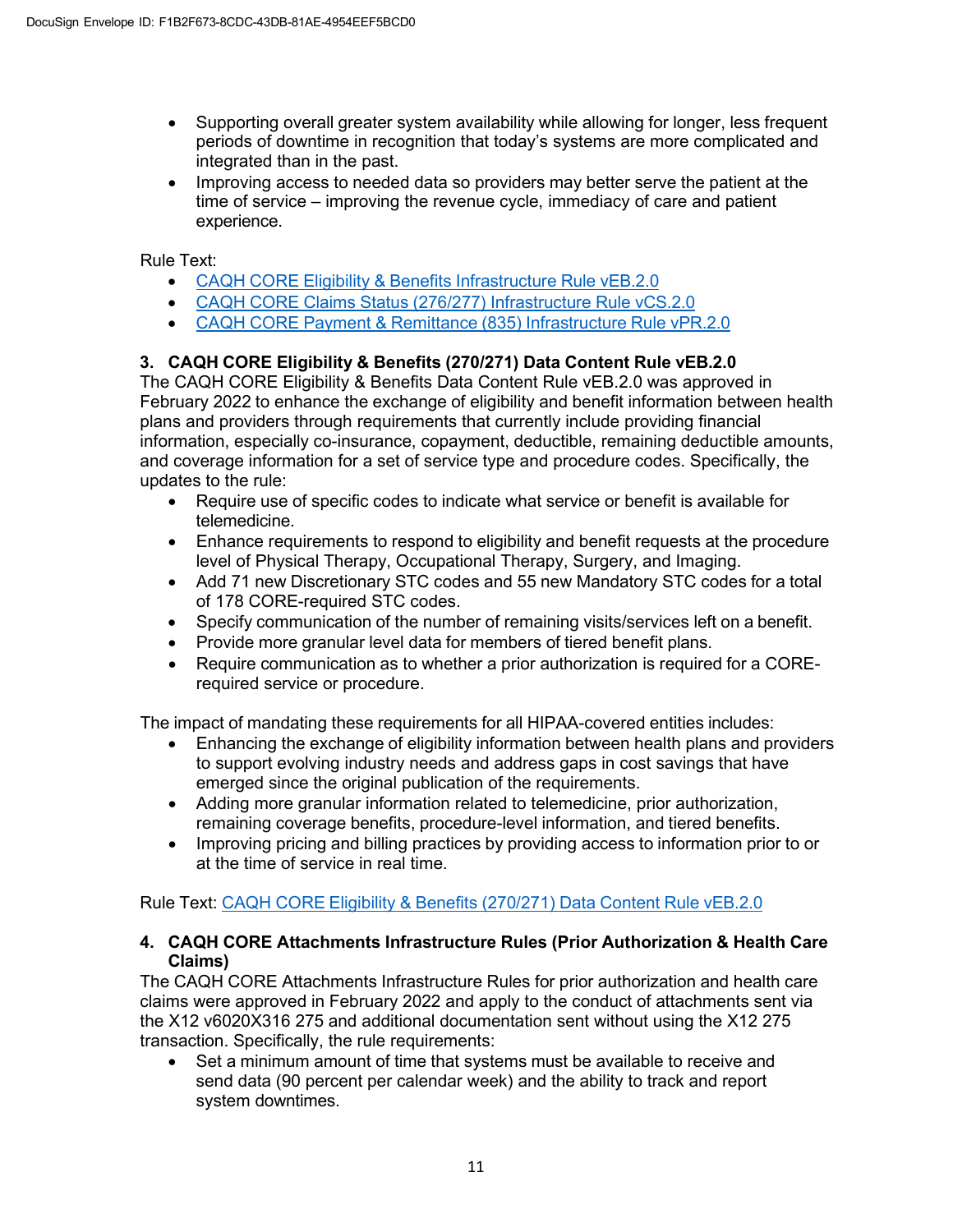- Allow optional use of an additional 24 hours of quarterly downtime to facilitate larger system migrations and updates.
- Require use of acknowledgements to ensure the transaction has been received and will be addressed.
- Lay out a common format that entities must use when providing information about their proprietary data exchange systems via "companion guides".
- Establish minimums for document size and amount of data that must be supported.
- Provide support for the most recent version of CAQH CORE Connectivity.
- Establish electronic policy access requirements so services requiring additional documentation to adjudicate the claim are easily identifiable (Health Care Claims only).

The impact of mandating these attachments infrastructure requirements for the prior authorization and claims use cases for all HIPAA-covered entities includes:

- Supporting the convergence of clinical and administrative data by aligning electronic exchange for claims and prior authorization to support coverage decisions.
- Providing a standard agnostic approach to exchange attachments, supporting entities where they are along the technology spectrum and ensuring the ability to continue to interoperate.
- Establishing key infrastructure requirements that align with existing CORE Infrastructure Operating Rules and provide the necessary information to uniformly send electronic attachments.

Rule Text:

- CAQH CORE Attachments Prior Authorization [Infrastructure](https://www.caqh.org/sites/default/files/CAQH%20CORE%20Attachments%20PA%20Infrastructure%20Rule%20vPA.1.0.pdf) Rule vPA.1.0
- CAQH CORE Attachments Health Care Claims [Infrastructure](https://www.caqh.org/sites/default/files/CAQH%20CORE%20Attachments%20Claims%20Infrastructure%20Rule%20vHC.1.0.pdf) Rule vHC.1.0

### **5. CAQH CORE Attachments Data Content Rules (Prior Authorization & Health Care Claims)**

The CAQH CORE Attachments Data Content Rules were approved in February 2022 and apply to the conduct of attachments sent via the X12 v6020X316 275 and those sent without using the X12 275 transaction. The rules address one of the largest pain points in the attachments workflow, reassociation or linking the attachment with the original prior authorization or claim transaction. Specifically, the rule requirements:

- Require specific codes and reference data including Code EL to streamline the reassociation of a prior authorization or claim submission to an attachment, reducing the need for manual intervention.
- Establish the use of common CORE Connectivity Headers and data elements when sending additional documentation with the X12 275 transaction and when using non-X12 payloads.
- Require that the appropriate LOINC must be used to request the most specific additional information.

The impact of mandating these data content requirements for claims and prior authorization attachments for all HIPAA-covered entities includes:

- Simplifying reassociation of a claim or prior authorization to an attachment to reduce need for manual intervention whether using X12 or non-X12 methods to send an attachment.
- Enabling consistent, electronic exchange of needed supporting documentation leading to quicker coverage decisions to support patient care.